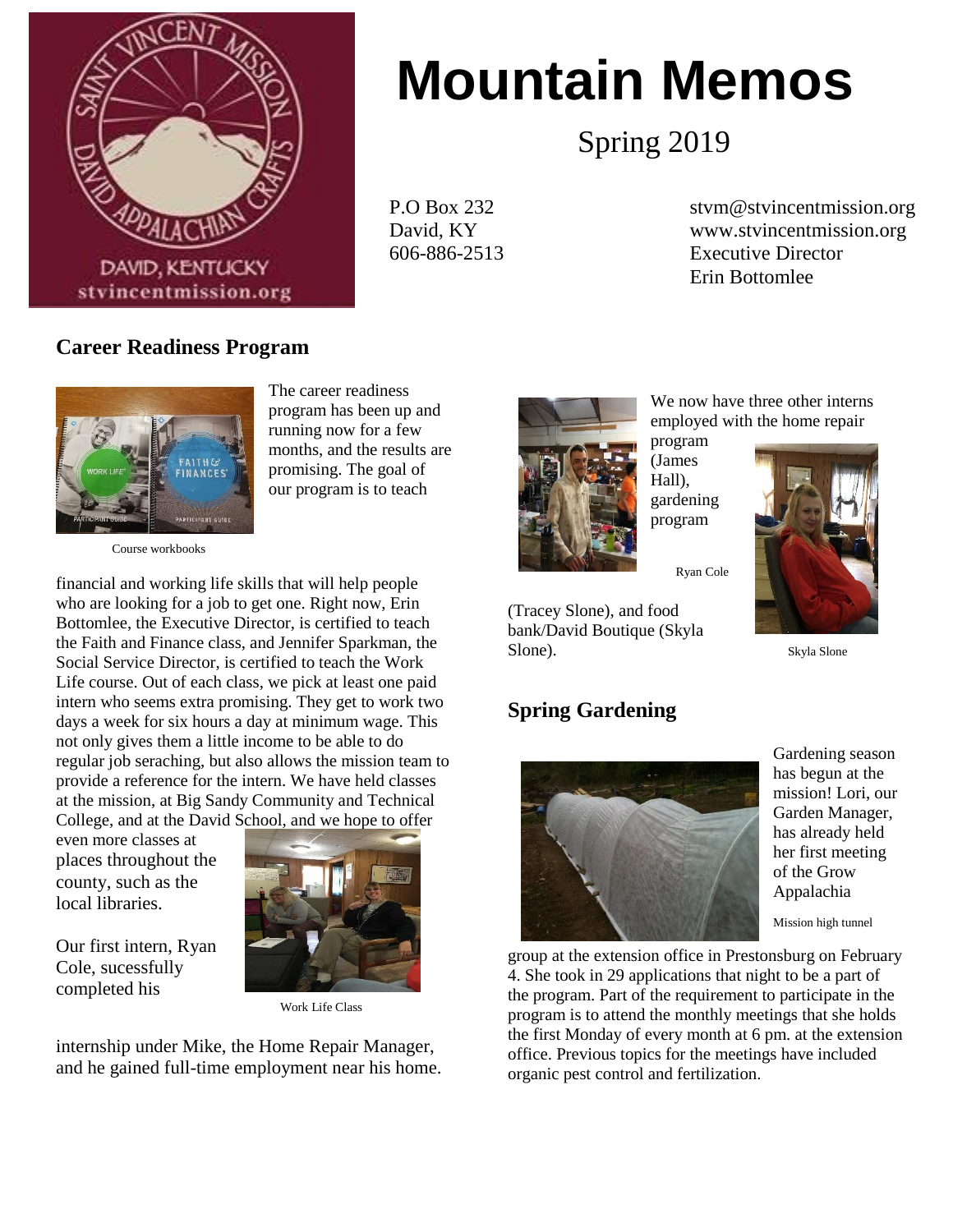This month Lori selected an intern, Tracey Slone of



Martin, to help with her program. She wants her to help do the work behind the scenes and then also help with the

Tracey and Skyla sorting seeds

gardens as participants and communities start planting. So far Tracey and her daughter Skyla, also employed as an intern for the mission in the social services program, helped sort the seeds that came in as donations from Belleman's Church in Mohrsville, PA, and that will be passed out to the community on a first-come, first serve basis.

Lori will be starting seeds soon and growing many varieties of plants in our high tunnel community



garden here at the mission. So far, Lori has 7 community

Lori and community member Buddy Hackworth

gardens that she and Tracey will be visiting this year, with the

possibility of an 8th.

On April 17, 1-3 pm., Lori is hosting a free class for the public to explore how to freeze-dry garden produce, meals, and ice cream sandwiches using our new Harvest Right Freeze Dryers.

We'll also be trying our hand at bread and jam making with our new Zojirushi Home Bakery Supreme Bread Machines. They are able to bake bread, make jams & jellies, meat loaves, cakes, and sour dough breads. Both kids and adults are encouraged to come and try their hand at bread machine baking, chopping veggies for the freeze dryers, and taste-testing breads and jams.



Freeze-drier

# **Home Repair Program**

This year, Home Repair Manager, Mike, has already



received over 30 application asking to participate in our home repair program this spring and summer. Once he and our Executive Director, Erin, process the applications, they will set up home visits. Mike and/or Erin

Mike and intern James Hall

do home visitis after which Mike writes up material lists for each project. Then, Mike and Erin assign the volunteer groups who will be visiting from March onward to

specific projects based on experience and number of people helping.

This season, we expect to be able to help about 30-40 families with home repair projects. Every family is included throughout the process and helps prioritize their projects. Sometimes the families can do all the work themselves but just need help with materials. After a project has been completed, they start a monthly payback of about 25-50% of the material costs. Normally participants can make payments for as little as \$10 a month until that percentage is met.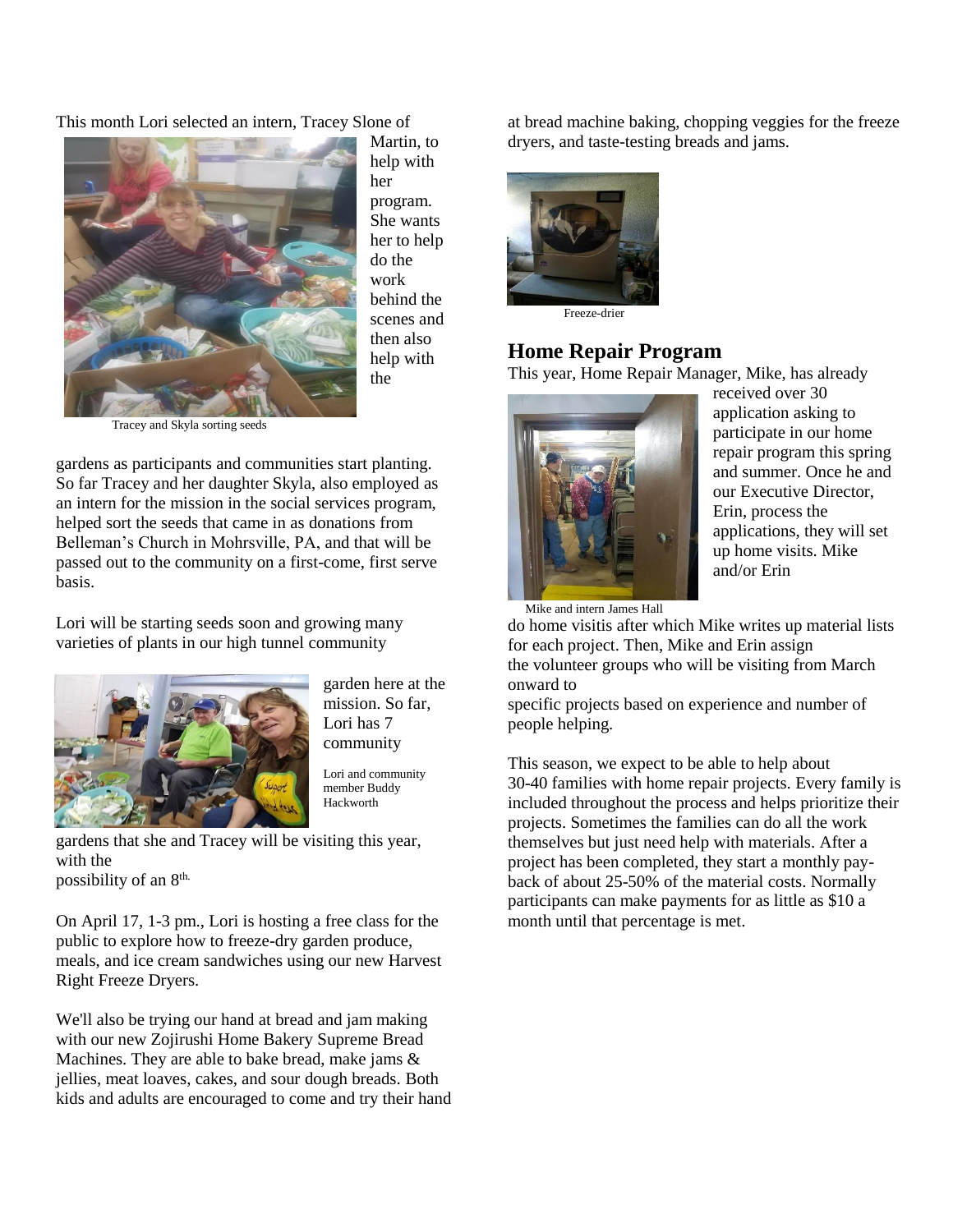

This year, Mike will have at least one intern helping him with his projects. Ryan Cole, an attendee of our Faith and Finance Program and resident of Martin, had been working alongside Mike during the winter. They did

Ryan Cole helping at Christmas

some home improvement work together, such as helping a client who needed a well enclosed and her roof sealed. When not doing home repair projects, Mike guided Ryan in building and refinishing some furniture that will be for sale in our second-hand store, the David Boutique. Now, James Hall, a resident of David, is interning with Mike. They have started work hauling shingles and doing home visits.

# **Solar Panels**

This fall/winter has been extremely successful at

reaching another important goal before the end of the year going solar. The mission used donations and grants



 Volunteer House solar panels totaling \$20,000 for making the volunteer house run off of solar energy.

The volunteer house has two large dormitory style bedrooms that can sleep up to 24 youth as well as smaller bedrooms for adults, eight bathrooms, two large common rooms and kitchen. The cost to power this building averages \$250 a month when groups are visiting.

By going solar, the mission will apply the savings generated from the 27-panel array to other programs such as the career, garden, food assistance, home repair, and emergency assistance programs.



Mike and donated solar panels

While Sr. Kathleen was on one of her Public Relations Trips to New Jersey, she was able to meet up with our donors Bob & Dolores, who had 15 solar panels with all



the equipment. We are looking to put them on the warehouse here at the mission. Bob had removed the solar panels from a gentlemen's house and he wasn't interested in having them reinstalled after he got his

new roof. So, Bob thought of us. Praise the Lord. He also donated five bikes that are in tip top shape.

# **Not just a stock clerk**

If you have ever visited St. Vincent Mission in the past almost 6 years, you have most likely met





Susan Greene. Officially Susan's title is stock clerk, but Susan's contributions to the mission go far beyond stocking food and clothes. A dedicated mother of three, Susan is in charge of the ordering and stocking of the

food pantry, along with most of the paperwork associated with the food program. She is in charge of organizing and stocking the warehouse and David Boutique as well. Any time we decide to have a promotional sale (bag sale,